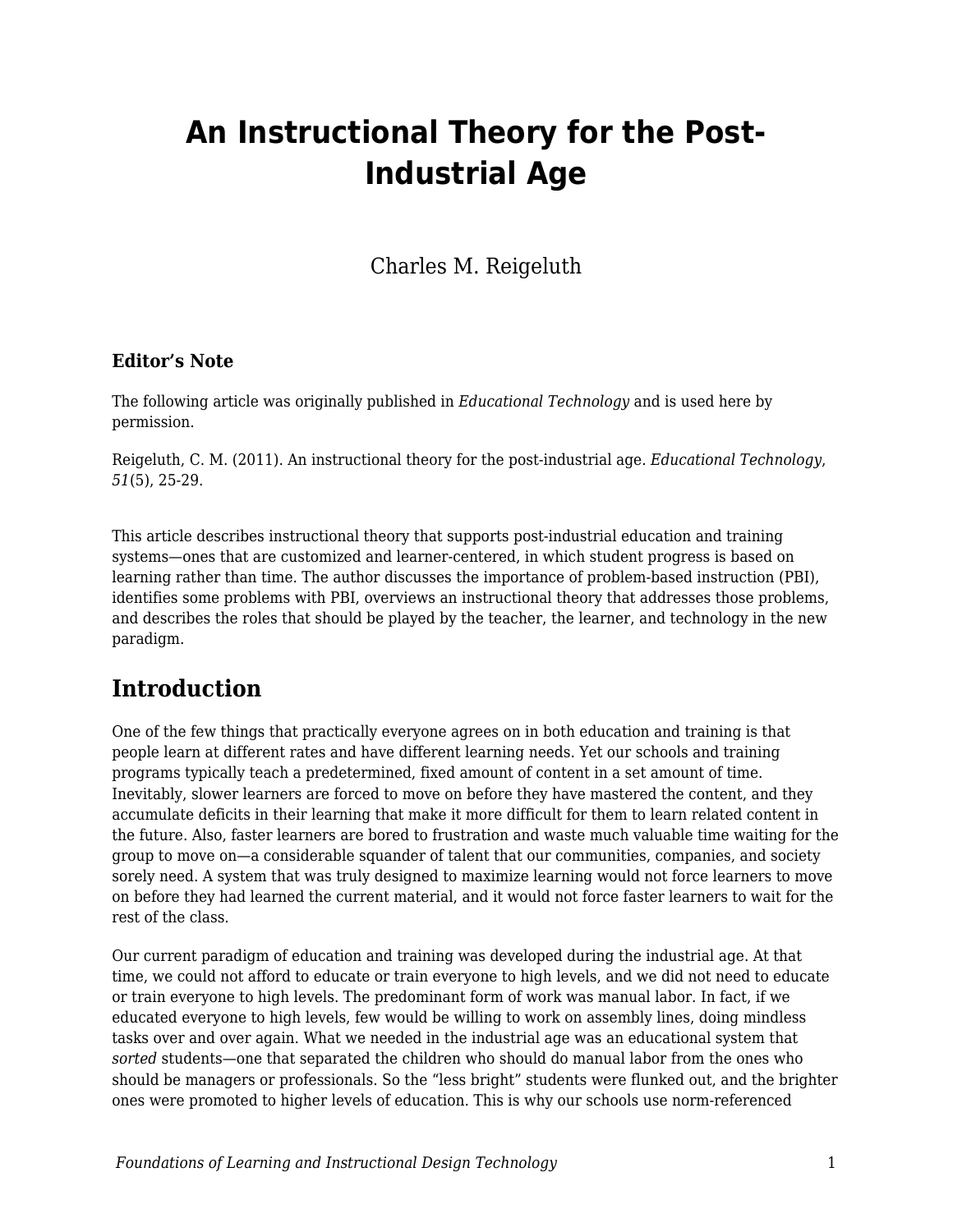assessment systems rather than criterion-referenced assessment—to help sort the students. The same applied to our training systems. We must recognize that the main problem with our education and training systems is not the teachers or the students, it is the *system*—a system that is designed more for sorting than for learning (see Reigeluth, 1987, 1994, for examples).

Elsewhere, I have presented visions of what a post-industrial education system might be like—a system that is designed to maximize learning (Reigeluth, 1987; Reigeluth & Garfinkle, 1994). With minor adaptations, that vision could be applied to our training systems as well. The purpose of this article is to describe instructional theory that supports such post-industrial education and training systems. In particular, it will:

- discuss the importance of problem-based instruction (PBI);
- identify some problems with PBI;
- overview an instructional theory that addresses those problems; and
- describe the roles that should be played by the teacher, the learner, and technology in the new paradigm.

## **Problem-based Instruction**

Student engagement or motivation is key to learning. No matter how much work the teacher does, if the student doesn't work, the student doesn't learn. The quality and quantity of learning are directly proportional to the amount of effort the student devotes to learning. The industrial-age paradigm of education and training was based on extrinsic motivation, with grades, study halls, detentions, and in the worst cases repeating a grade or flunking out.

In contrast, for a variety of reasons, intrinsic motivation is emphasized in the information-age paradigm. Reasons include the importance of lifelong learning and therefore of developing a love of learning, the decline of discipline in the home and school, and the lower effectiveness of extrinsic motivators now than 30 years ago.

To enhance intrinsic motivation, instructional methods should be learner-centered rather than teacher-centered. They should involve learning by doing, utilize tasks that are of inherent interest to the learner (which usually means they must be "authentic"), and offer opportunities for collaboration. This makes PBI\* particularly appropriate as a foundational instructional theory for the informationage paradigm of education and training.

Furthermore, given the importance of student progress being based on learning rather than on time, students progress at different rates and learn different things at any given time. This also lends itself well to PBI, because it is more learner-directed than teacher-directed.

It seems clear that PBI should be used prominently in the new paradigm of education and training. But there are problems with PBI. I explore those next.

### **Problems With Problem-based Instruction**

In my own use of PBI, I have encountered four significant problems with it. Most PBI is collaborative or team-based, and typically the whole team is assessed on a final product. This makes it difficult to assess and ensure that all students have learned what was intended to be learned. I have found that often one student on the team is a "loafer" and doesn't learn much at all. I have also found that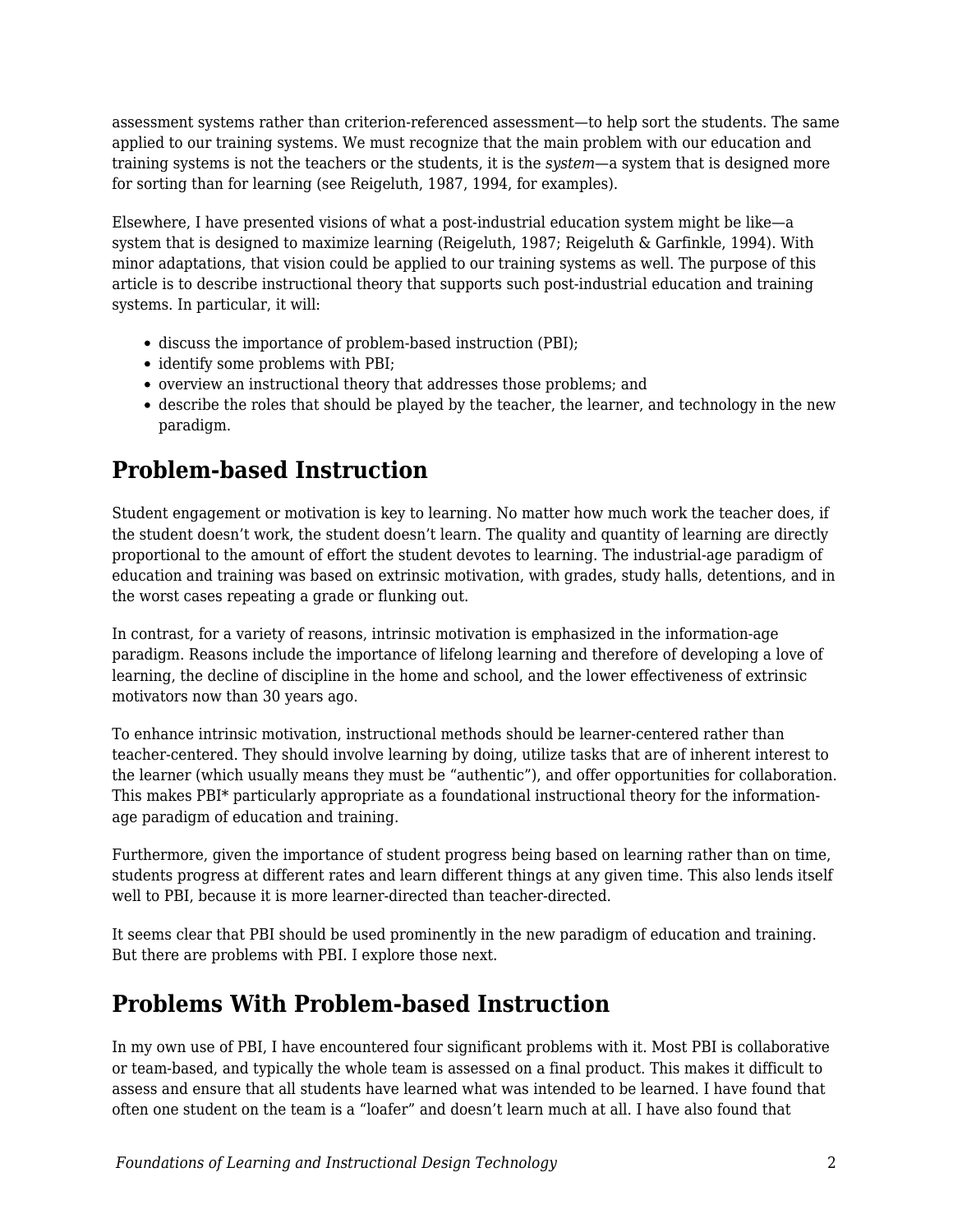teammates often work cooperatively rather than collaboratively, meaning they each perform different tasks and therefore learn different things. In my experience, it is rare for any student to have learned all that was intended. For a system in which student progress is based on learning, it is important to assess and ensure the learning of each and every student on the team. Yet it is rare for this to happen in PBI. This may not be as widespread a problem for higher levels of education, but it is a big problem for lower levels.

Second, the skills and competencies that we teach through PBI are usually ones that our learners will need to transfer to a broad range of situations, especially for complex cognitive tasks. However, in PBI learners typically use a skill only once or twice in the performance of the project. This makes it difficult for them to learn to use the skill in the full range of situations in which they are likely to need it in the future. Many skills require extensive practice to develop to a proficient or expert level, yet that rarely happens in PBI.

Third, some skills need to be automatized in order to free up the expert's conscious cognitive processing for higher-level thinking required during performance of a task. PBI does not address this instructional need.

Finally, much learner time can be wasted during PBI, searching for information and struggling to learn without sufficient guidance or support. It is often important, not just in corporate training, but also in K–12 and higher education, to get the most learning in the least amount of time. Such efficiency is not typically a hallmark of PBI.

Given these four problems with PBI—difficulty ensuring mastery, transfer, automaticity, and efficiency—does this mean we should abandon PBI and go with direct instruction? To quote a famous advertisement, "Not exactly." I now explore this issue.

# **A Vision of the Post-industrial Paradigm of Instruction**

### **Project and Instructional Spaces**

Imagine a small team of students working on an authentic project in a computer-based simulation. Soon they encounter a learning gap (knowledge, skills, understandings, values, attitudes, dispositions, etc.) that they need to fill to proceed with the project. Imagine that the students can "freeze" time and have a virtual mentor in the form of an avatar appear and provide customized tutoring to develop that skill or understanding individually for each student.

Research shows that learning a skill is facilitated to the extent that instruction tells the students how to do it, shows them how to do it for diverse situations, and gives them practice with immediate feedback, again for diverse situations (Merrill, 1983; Merrill, Reigeluth, & Faust, 1979), so the students learn to generalize or transfer the skill to the full range of situations they will encounter in the real world. Each student continues to practice until she or he reaches the standard of mastery for the skill. Upon reaching the standard, the student returns to the "project space" where time is unfrozen, to apply what has been learned to the project and continue working on it until the next learning gap is encountered, and this learning-doing cycle is repeated.

Well-validated instructional theories have been developed to offer guidance for the design of both the project space and the instructional space (see Reigeluth, 1999; Reigeluth & Carr-Chellman, 2009, for examples). In this way we transcend the either/or thinking so characteristic of industrial-age thinking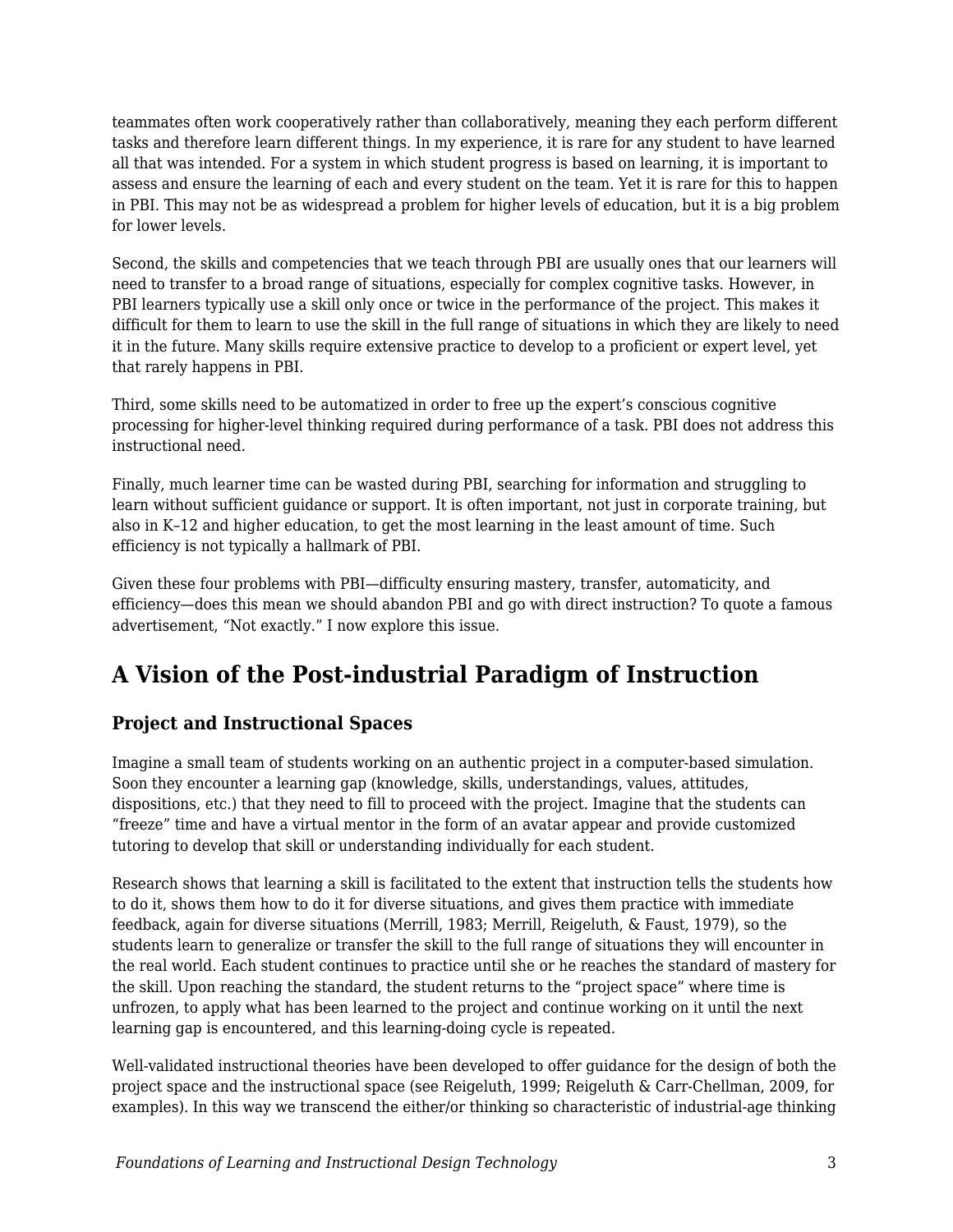and move to both/and thinking, which is better suited to the much greater complexity inherent in the information age—we utilize instructional theory that combines the best of behaviorist, cognitivist, and constructivist theories and models. This theory pays attention to mastery of individual competencies, but it also avoids the fragmentation characteristic of many mastery learning programs in the past.

#### **Team and Individual Assessment**

One of the problems with most PBI (identified earlier) is that students are assessed on the quality of the team product. Team assessment is important, but you also need individual assessment, and the instructional space offers an excellent opportunity to meet this need. Like the project space, the instructional space is performance oriented. The practice opportunities (offered primarily in a computer simulation for immediate, customized feedback and authenticity) continue to be offered to a student until the student reaches the criterion for number of correct performances in a row required by the standard. Formative evaluation is provided immediately to the student on each incorrect performance. When automatization of a skill (Anderson, 1996) is important, there is also a criterion for speed of performance that must be met.

In this manner, student assessment is fully integrated into the instruction, and there is no waste of time in conducting a separate assessment. Furthermore, the assessment assures that each student has attained the standard for the full range of situations in which the competency will be needed.

When a performance cannot be done on a computer (e.g., a ballet performance), an expert has a hand-held device with a rubric for assessment, the expert fills in the rubric while observing the performance, provides formative evaluation when appropriate during the performance, allows the student to retry on a substandard performance when appropriate for further assessment, and the information is automatically fed into the computer system, where it is stored in the student's record and can be accessed by the student and other authorized people.

### **Instructional Theory for the Project Space**

There is much validated guidance for the design of the project space, including universal and situational principles for the project space (see, e.g., Barrows, 1986; Barrows & Tamblyn, 1980; Duffy & Raymer, 201 0; Savery, 2009). They include guidance for selection of a good problem or project, formation of groups, facilitation of higher learning by a tutor, use of authentic assessment, and use of thorough debriefing activities. Computer-based simulations are often highly effective for creating and supporting the project environment, but the project space could be comprised entirely of places, objects, and people in the real world (in which case the instructional space could be accessed on a mobile device), or it could be a combination of virtual and real-world environments. STAR LEGACY (Schwartz, Lin, Brophy, & Bransford, 1999) is a good example of a computer-based simulation for the project space.

### **Instructional Theory for the Instructional Space**

Selection of instructional strategies in the instructional space is primarily based on the type of learning (the ends of instruction) involved (see Unit 3 in Reigeluth & Carr-Chellman, 2009). For *memorization,* drill and practice is most effective (Salisbury, 1990), including chunking, repetition, prompting, and mnemonics. For *application* (skills), tutorials with generality, examples, practice, and immediate feedback are most effective (Merrill, 1983; Romiszowski, 2009). For *conceptual understanding,* connecting new concepts to existing concepts in a student's cognitive structures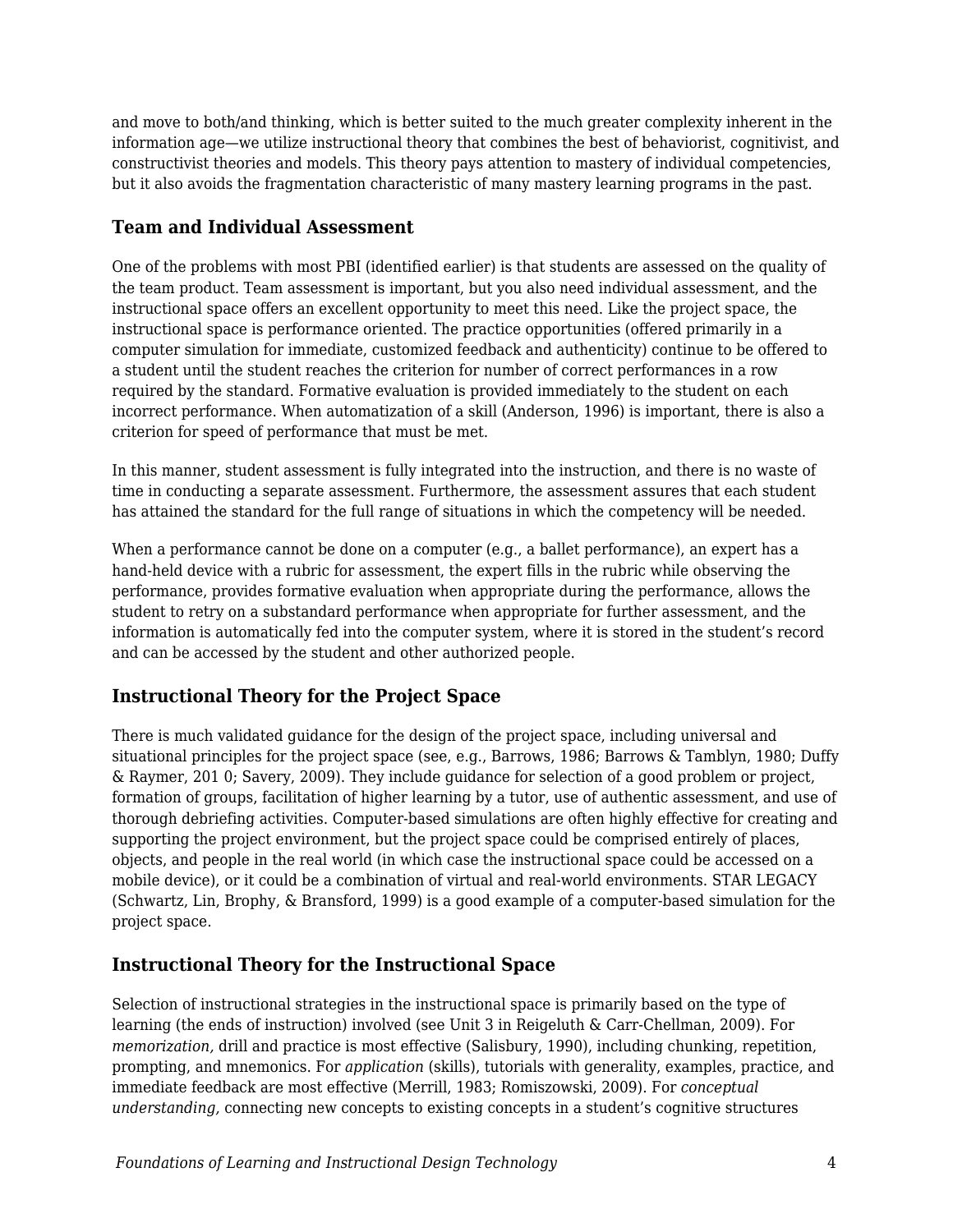requires the use of such methods as analogies, context (advance organizers), comparison and contrast, analysis of parts and kinds, and various other techniques based on the dimensions of understanding required (Reigeluth, 1983). For *theoretical understanding,* causal relationships are best learned through exploring causes (explanation), effects (prediction), and solutions (problem solving); and natural processes are best learned through description of the sequence of events in the natural process (Reigeluth & Schwartz, 1989). These sorts of instructional strategies have been well researched for their effectiveness, efficiency, and appeal. And they are often best implemented through computer-based tutorials, simulations, and games.

This is one vision of instructional theory for the post-industrial paradigm of instruction. I encourage the reader to try to think of additional visions that meet the needs of the post-industrial era: principally intrinsic motivation, customization, attainment-based student progress, collaborative learning, and self-directed learning. To do so, it may be helpful to consider the ways that roles are likely to change in the new paradigm of instruction.

### **Key Roles in the Post-industrial Paradigm of Instruction**

This information-age paradigm of instruction requires new roles for teachers, students, and technology. Each of these roles is briefly described next.

#### **New Roles for Teachers**

The teacher's role has changed dramatically in the new paradigm of instruction from the "sage on the stage" to the "guide on the side." I currently see three major roles involved in being a guide on the side. First, the teacher is a *designer of student work* (Schlechty, 2002). The student work includes that which is done in both the project space and the instructional space. Second, the teacher is a *facilitator of the learning process.* This includes helping to develop a personal learning plan, coaching or scaffolding the student's learning when appropriate, facilitating discussion and reflection, and arranging availability of various human and material resources. Third, and perhaps most important in the public education sector, the teacher is a *caring mentor,* a person who is concerned with the full, well-rounded development of the student.

Teacher as designer, facilitator, and mentor are only three of the most important new roles that teachers serve, but not all teachers need to perform all the roles. Different kinds of teachers with different kinds and levels of training and expertise may focus on one or two of these roles (including students as teachers—see next section).

#### **New Roles for Students**

First, learning is an active process. The student must exert effort to learn. The teacher cannot do it for the student. This is why Schlechty (2002) characterizes the new paradigm as one in which *the student is the worker,* and that the teacher is the designer of the student's work.

Second, to prepare the student for lifelong learning, the teacher helps each student to become a *selfdirected and self-motivated learner.* Students are self-motivated to learn from when they are born to when they first go to school. The industrial-age paradigm systematically destroys that self-motivation by removing all self-direction and giving students boring work that is not relevant to their lives. In contrast the post-industrial system is designed to nurture self-motivation through self-direction and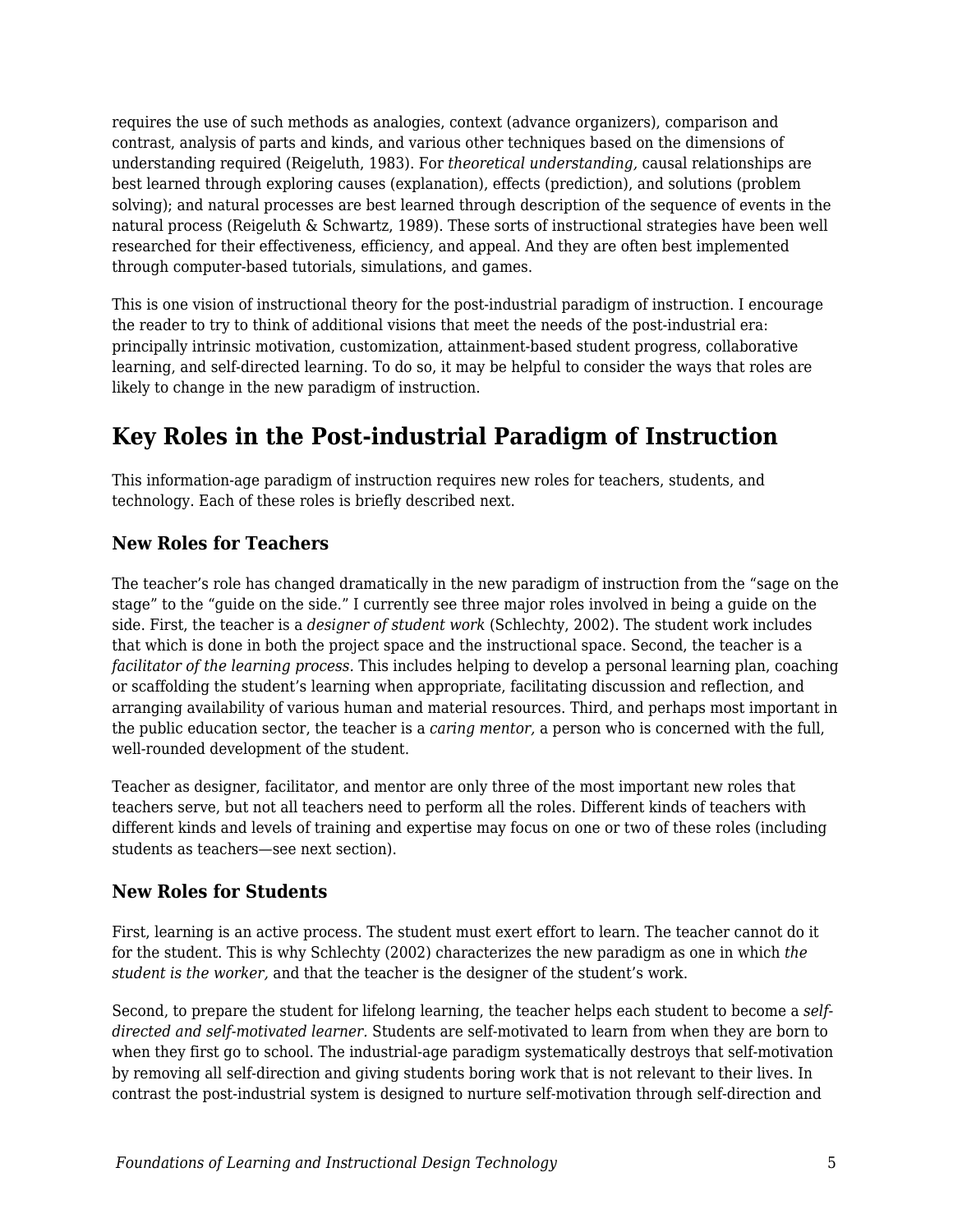active learning in the context of relevant interesting projects. Student motivation is key to educational productivity and helping students to realize their potential. It also greatly reduces discipline problems, drug use, and much more.

Third, it is often said that the best way to learn something is to teach it. Students are perhaps the most under-utilized resource in our school systems. Furthermore, someone who has just learned something is often better at helping someone else learn it, than is someone who learned it long ago. In addition to older students teaching slightly younger ones, peers can learn from each other in collaborative projects, and they can also serve as peer tutors.

Therefore, new student roles include student as worker, self-directed learner, and teacher.

#### **New Roles for Technology**

I currently see four main roles for technology to make the new paradigm of instruction feasible and cost-effective. These roles were first described by Reigeluth and colleagues (Reigeluth & Carr-Chellman, 2009; Reigeluth *et al.,*2008). They include record keeping for student learning, planning for student learning, instruction for student learning, and assessment for/of student learning. These four roles are seamlessly integrated in a special kind of learning management system called a Personalized Integrated Educational System. These four roles are equally relevant in K–12 education, higher education, corporate training, military training, and education and training in other contexts.



#### [https://edtechbooks.org/-oSW]

Military Personnel, one is using a computer-based simulation while the other is on stand-by

It should be apparent that technology will play a crucial role in the success of the post-industrial paradigm of education. It will enable a quantum improvement in student learning, and likely at a lower cost per student per year than in the current industrial-age paradigm. Just as the electronic spreadsheet made the accountant's job quicker, easier, less expensive, and more enjoyable, so the kind of technology system described here will make the teacher's job quicker, easier, less expensive, and more enjoyable. But the new paradigm of instructional theory plays an essential role for technology to realize its potential contribution.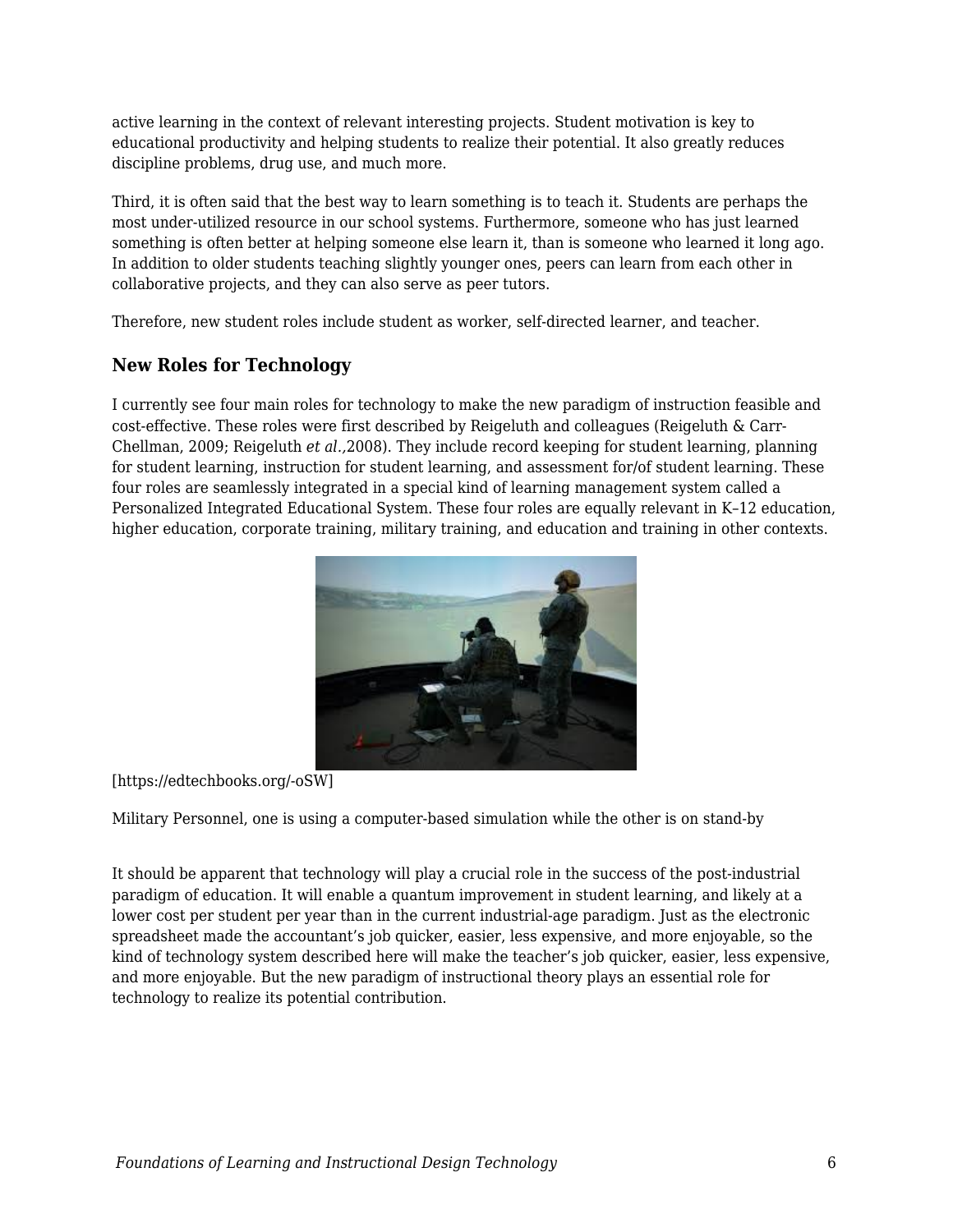## **Conclusion**

While much instructional theory has been generated to guide the design of the new paradigm of instruction, much remains to be learned. We need to learn how to better address the strong emotional basis of learning (Greenspan, 1997), foster emotional and social development, and promote the development of positive attitudes, values, morals, and ethics, among other things. It is my hope that you, the reader, will rise to the challenge and help further advance the knowledge we need to greatly improve our ability to help every student reach his or her potential.

**Acknowledgment:** Significant portions of this article appear in Reigeluth, C. M. (2012). Instructional theory and technology for a post-industrial world. In R. A. Reiser & J. V. Dempsey (Eds.), *Trends and Issues in Instructional Design and Technology* (3rd ed.). Boston: Pearson Education.

### **Application Exercises**

- In the section on "New Roles for Students," Reigeluth describes three new major tasks for students in the post industrial theory. How would your schooling (K-12) have been different if your school system had included these major tasks? Write a paragraph explaining some of the changes.
- Which of the four challenges facing PBI seems to be the most difficult to overcome? Explain your reasoning.
- Reigeluth suggests four areas where technology can greatly assist teachers in supporting student learning: 1) record keeping 2) planning 3) instruction 4) assessing. Chose one of these areas and discuss how you think technology could improve the way one of these areas could be done better to improve and support student learning.
- What aspects of our current learning system are still from the industrial era? Now share your thoughts on what you would recommend to change that to a post-industrial environment.

### **References**

Anderson, J. R. (1996). *The architecture of cognition.* Mahwah, NJ: Lawrence Erlbaum Associates.

Barrows, H. S. (1986). A taxonomy of problem-based learning methods. *Medical Education, 20*(6), 481–486.

Barrows, H. S., & Tamblyn, R. M. (1980). *Problem-based learning: An approach to medical education.* New York: Springer.

Duffy, T. M., & Raymer, P. L. (201 0). A practical guide and a constructivist rationale for inquiry based learning. *Educational Technology, 50*(4), 3–15.

Greenspan, S. I. (1997). *The growth of the mind and the endangered origins of intelligence.* Reading, MA: Addison-Wesley Publishing Company.

Merrill, M. D. (1983). Component display theory. In C. M. Reigeluth (Ed.), *Instructional-design theories and models: An overview of their current status.* Hillsdale, NJ: Lawrence Erlbaum Associates.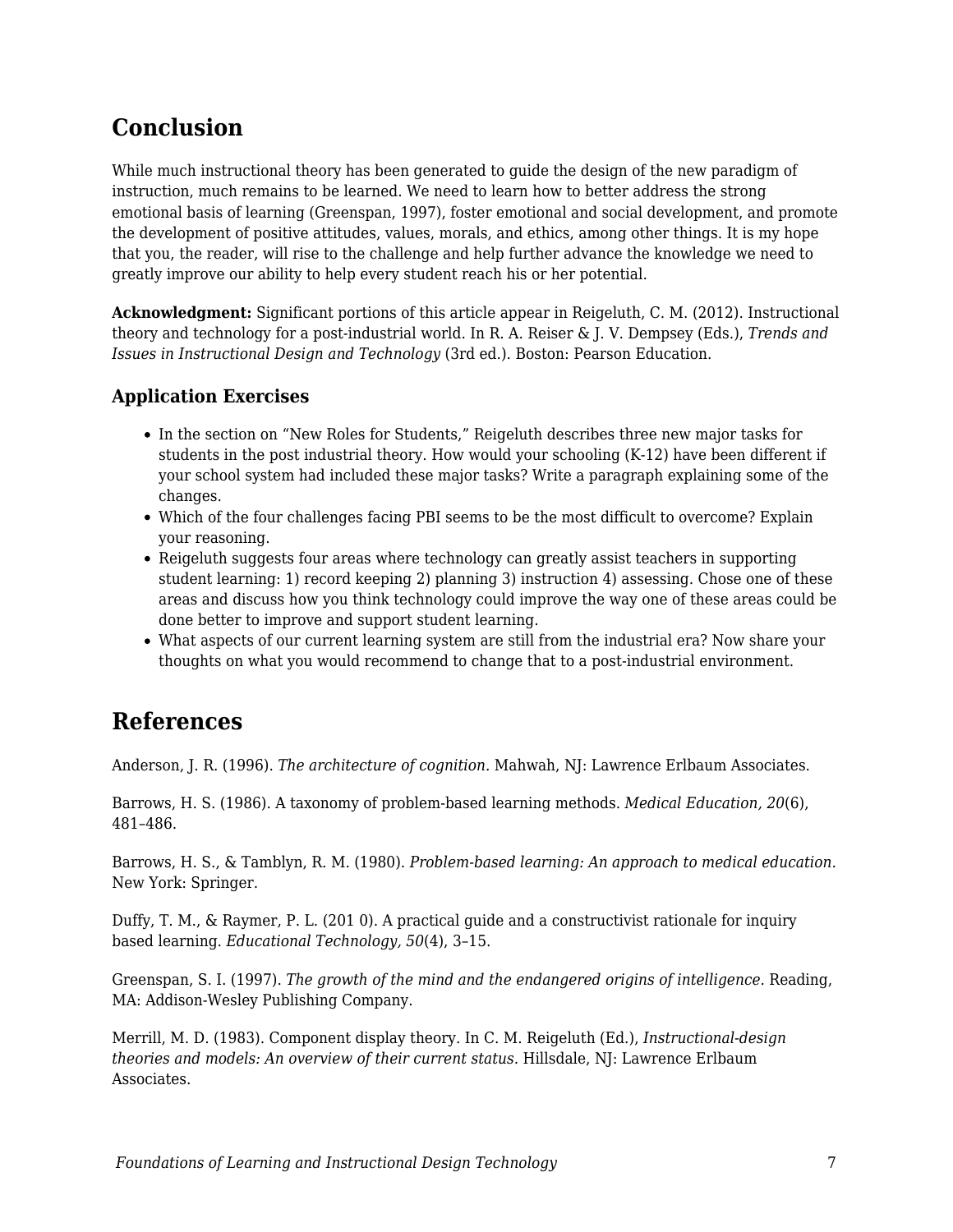Merrill, M. D., Reigeluth, C. M., & Faust, G. W. (1979). The Instructional Quality Profile: A curriculum evaluation and design tool. In H. F. O'Neil, Jr. (Ed.), *Procedures for instructional systems development.* New York: Academic Press.

Reigeluth, C. M. (1983). Meaningfulness and instruction: Relating what is being learned to what a student knows. *Instructional Science, 12*(3), 197–218.

Reigeluth, C. M. (1987). The search for meaningful reform: A third-wave educational system. *Journal of Instructional Development, 10*(4), 3–14.

Reigeluth, C. M. (1994). The imperative for systemic change. In C. M. Reigeluth & R. J. Garfinkle (Eds.), *Systemic change in education* (pp. 3–11 ). Englewood Cliffs, NJ: Educational Technology Publications.

Reigeluth, C. M. (Ed.). (1999). *Instructional-design theories and models: A new paradigm of instructional theory* (Vol. II). Mahwah, NJ: Lawrence Erlbaum Associates.

Reigeluth, C. M. (2012). Instructional theory and technology for a post-industrial world. In R. A. Reiser & J. V. Dempsey (Eds.), *Trends and issues in instructional design and technology* (3rd ed.). Boston: Pearson Education.

Reigeluth, C. M., & Carr-Chellman, A. A. (Eds.). (2009). *Instructional-design theories and models: Building a common knowledge base* (Vol. III). New York: Routledge.

Reigeluth, C. M., & Garfinkle, R. J. (1994). Envisioning a new system of education. In C. M. Reigeluth & R. J. Garfinkle (Eds.), *Systemic change in education* (pp. 59—70). Englewood Cliffs, NJ: Educational Technology Publications.

Reigeluth, C. M., & Schwartz, E. (1989). An instructional theory for the design of computer-based simulations. *Journal of Computer-Based Instruction, 16*(1), 1–10.

Reigeluth, C. M., Watson, S. L., Watson, W. R., Dutta, P., Chen, Z., & Powell, N. (2008). Roles for technology in the information-age paradigm of education: Learning management systems. *Educational Technology, 48*(6), 32–39.

Romiszowski, A. (2009). Fostering skill development outcomes. In C. M. Reigeluth & A. A. Carr-Chellman (Eds.), *Instructional-design theories and models: Building a common knowledge base* (Vol. III, pp. 199–224). New York: Routledge.

Salisbury, D. F. (1990). Cognitive psychology and its implications for designing drill and practice programs for computers. *Journal of Computer-Based Instruction, 17*(1), 23–30.

Savery, J. R. (2009). Problem-based approach to instruction. In C. M. Reigeluth & A. A. Carr-Chellman (Eds.), *Instructional-design theories and models: Building a common knowledge base* (Vol. III, pp. 143–165). New York: Routledge.

Schlechty, P. (2002). *Working on the work.* New York: John Wiley & Sons.

Schwartz, D. L., Lin, X., Brophy, 5., & Bransford, J, D. (1999). Toward the development of flexibly adaptive instructional designs. In C. M. Reigeluth (Ed.), *Instructional-design theories and models: A new paradigm of instructional theory* (Vol. II, pp. 183–213). Mahwah, NJ: Lawrence Erlbaum